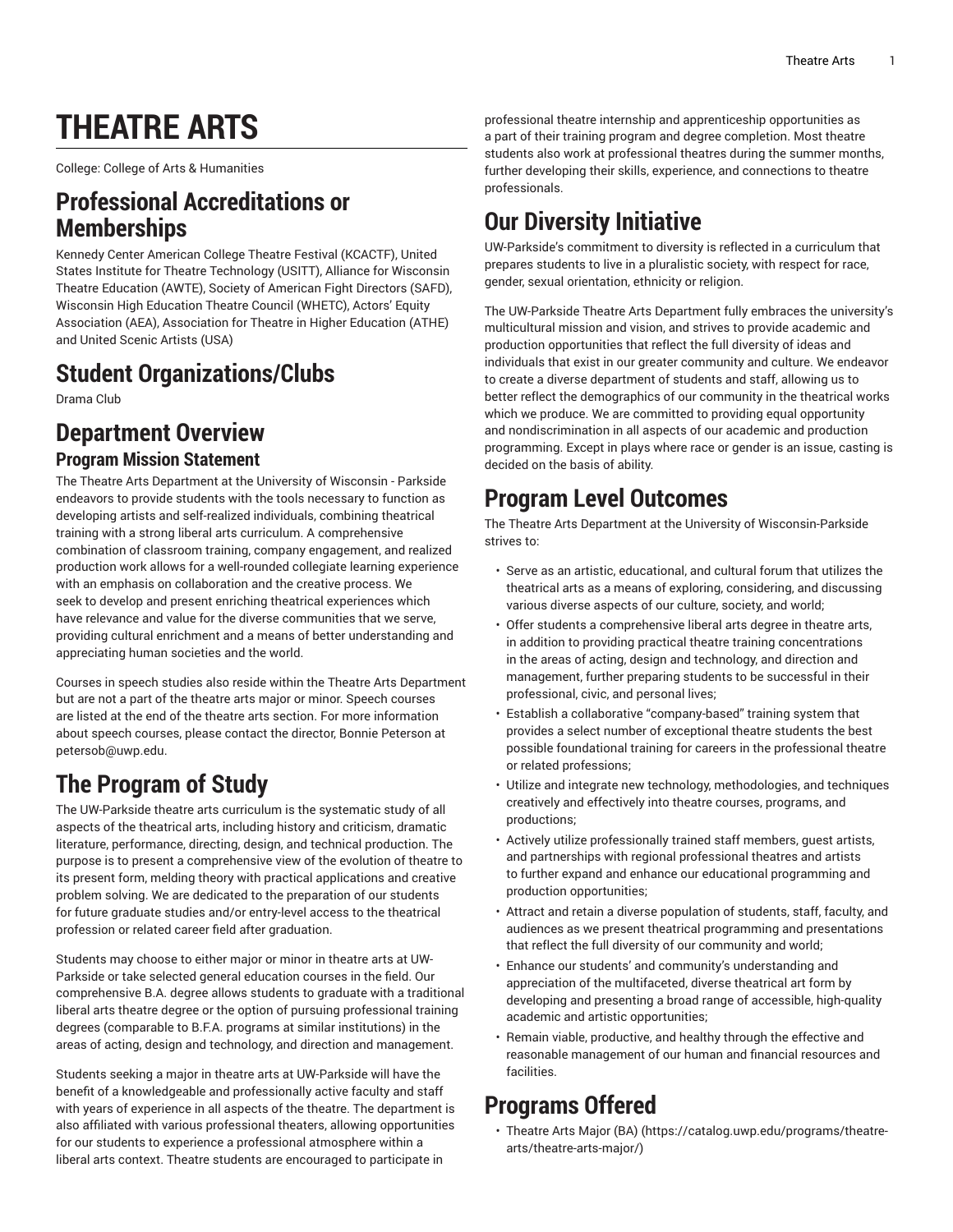• [Theatre](https://catalog.uwp.edu/programs/theatre-arts/theatre-arts-minor/) Arts Minor ([https://catalog.uwp.edu/programs/theatre-arts/](https://catalog.uwp.edu/programs/theatre-arts/theatre-arts-minor/) [theatre-arts-minor/](https://catalog.uwp.edu/programs/theatre-arts/theatre-arts-minor/))

### **Theatre Arts Major Concentrations**

- Acting
- Design & Technology
- Direction
- Musical Theatre
- Stage Management

### **Courses in Theatre Arts**

#### **THEA 10 | Theatre Practicum I | 1 cr**

Practical experience through participation in productions sponsored by theatre arts. Focus areas include scenery, props, costumes, makeup, lighting, or sound.

**Prerequisites:** Consent of instructor. **Offered:** Fall, Spring.

#### **THEA 12 | Theatre Practicum II | 1 cr**

Practical experience through participation in the creation of scenery, lighting, costumes, scene painting, or props for productions sponsored by theatre arts. May be repeated in different areas for a maximum of 6 credits. An average of three hours required per week.

**Prerequisites:** None. **Offered:** Fall, Spring.

### **THEA 14 | Acting Practicum | 1-3 cr**

Provides experience as a performer in a fully-produced theatre production. Requires additional journal and written evidence of research and outside efforts in character development. May be repeated for a maximum of 6 credits.

**Prerequisites:** Audition and consent of instructor. **Offered:** Fall, Spring.

#### **THEA 50 | Company Participation | 0 cr**

Requires participation in theatre arts company activities, including: performance attendance, production auditions, production work days, production strikes, field trips, academic reviews, and talent reviews. Required of all theatre arts majors and minors each semester. Field trips to theatrical productions. Field trip fee required.

**Prerequisites:** Theatre arts major or minor.

**Offered:** Fall, Spring.

#### **THEA 100 | Theatre Arts Seminar | 3 cr**

Provides opportunity to develop a focus through clarifying goals, exploring areas of interest, and learning how to work effectively as a member of a theatre arts company.

**Prerequisites:** None. **Offered:** Fall.

#### **THEA 110 | Theatre Appreciation | 3 cr**

Explores enjoyment and understanding of the art of theatre. Examines the teamwork involved to create live entertainment and the impact of theatre on society from ancient history to present day. Reviews plays and live theatrical performances. Open to all students. Requires field trip/ticket fee.

**Prerequisites:** None. **Offered:** Fall, Spring. **Meets:** Humanities and the Arts: THEA

#### **THEA 112 | Behind the Scenes | 3 cr**

Explores the fundamentals of sets, lights, costumes, makeup, sound, and props for theatre and film. Includes lecture, demonstration and lab experiences with award-winning UW-Parkside and Fireside productions. Requires attendance and critique on-campus theatrical productions. Open to all students. Requires field trip/ticket fee.

**Prerequisites:** None. **Offered:** Spring.

**Meets:** Humanities and the Arts: THEA

#### **THEA 114 | The Room Where It Happens: Musical Theatre Appreciation | 3 cr**

Focuses on the building of a musical, different jobs in the industry, and the history of musical theatre. Examines the nature, function, and basic theories of drama through application to various techniques used in contemporary musical theatre.

**Prerequisites:** None.

**Offered:** Fall.

**Meets:** Humanities and the Arts: THEA

#### **THEA 115 | Musical Theatre Applied Voice | 1 cr**

Provides private instruction in voice based on individual ability level and technical skills as it relates to the specific demands of musical theatre. **Prerequisites:** Consent of instructor.

**Offered:** Fall, Spring.

#### **THEA 117 | Musical Theatre Dance | 1 cr**

Covers fundamentals of musical theatre dance styles including historical information, dance terminology, dance execution, and choreography. **Prerequisites:** Consent of instructor. **Offered:** Fall, Spring.

#### **THEA 121 | Theatrical Make-Up I | 3 cr**

Covers basic principles and techniques of theatrical makeup. Requires field trips to theatrical productions; additional fees.

**Prerequisites:** Consent of Instructor. **Offered:** Spring.

#### **THEA 125 | Acting I: Fundamentals of Acting | 3 cr**

Explores foundations of acting and script analysis based on methods of Konstanin Stanislavski. Focuses on acting exercises, discussion, and how these activities can improve communication, create flexibility, and introduce the actor to important interpretive and interpersonal skills. Emphasizes acting through doing. Includes exercises, monologues and scene work. Not available for audit. Requires attendance at theatrical productions.

**Prerequisites:** None. **Offered:** Fall.

**Meets:** Humanities and the Arts: THEA

#### **THEA 132 | Stagecraft | 4 cr**

Explores procedures and theories of theatrical production. Includes scenic construction, scenic painting, stage equipment, stage lighting, sound, technical personnel duties, practical applications. Includes a lab component through work on current productions. Requires attendance and critique of theatrical productions; lab fees.

**Prerequisites:** Consent of instructor.

**Offered:** Fall, Spring.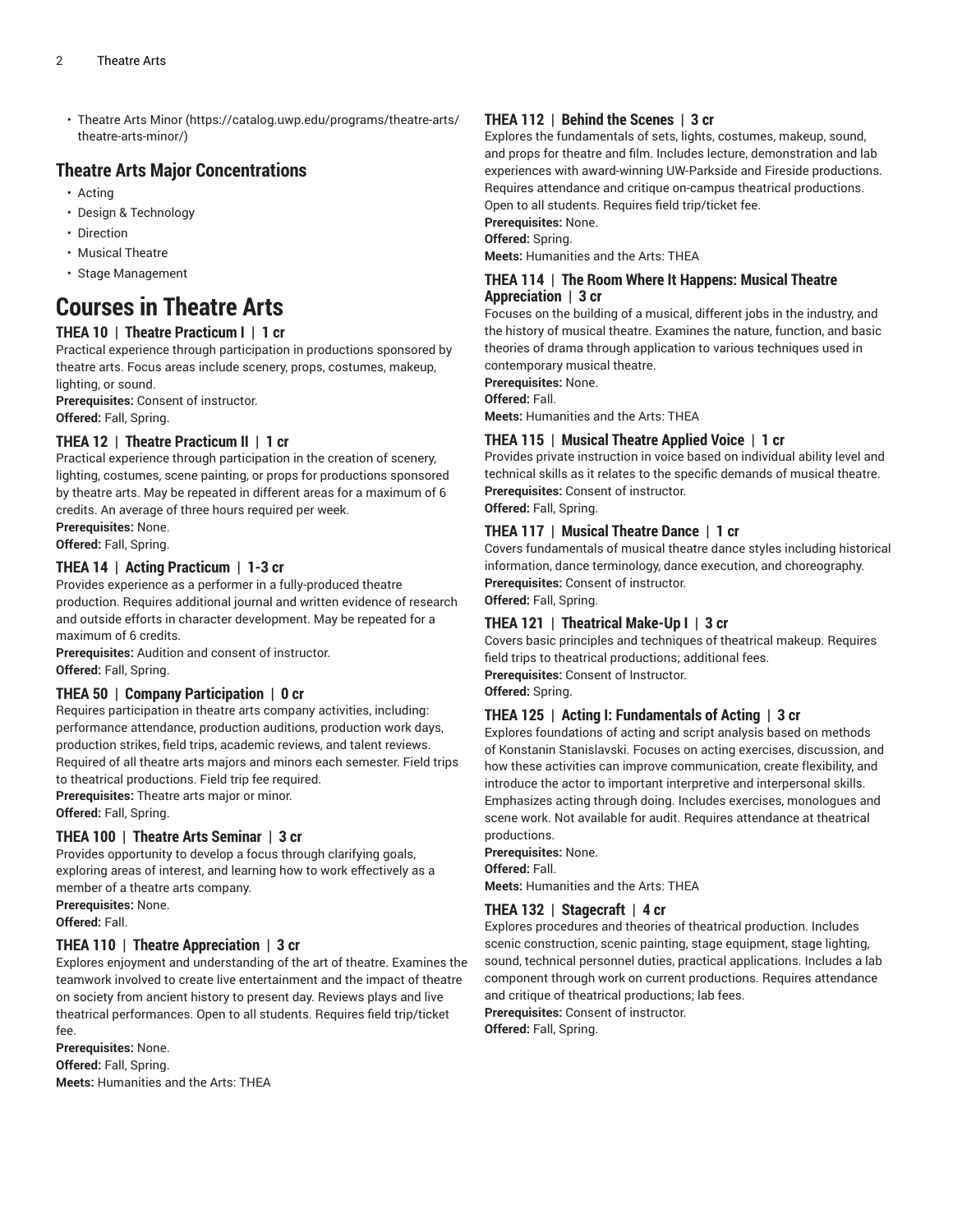#### **THEA 133 | Costumecraft | 4 cr**

Introduces costume theory and practical construction. Includes the use of shop equipment, shop operation, and costume production skills. Required lab component including practical applications through work on current productions. Requires attendance and critique of theatrical productions; lab fees.

**Prerequisites:** Consent of Instructor. **Offered:** Fall, Spring.

#### **THEA 142 | Theatre in the City Field Trip | 1 cr**

Provides opportunity for on-site observation of theory and practice. Consists of play attendance, guest lectures, and backstage tours. May be repeated with different topic. Additional fees required. **Prerequisites:** Consent of instructor.

**Offered:** Occasionally.

#### **THEA 150 | Text Analysis for the Theatre | 3 cr**

Provides performers, designers, directors, and technicians with a variety of viable approaches and critical methodologies useful in reading, researching, analyzing, interpreting, and creatively engaging with a variety of significant scripts from the classical and contemporary theatre. **Prerequisites:** None.

**Offered:** Fall.

#### **THEA 160 | Principles of Theatrical Design | 3 cr**

Introduces the fundamental elements and principles of design and how they apply to the development and creation of production elements for live theatre productions. Requires field trips to theatrical productions; additional fees.

**Prerequisites:** Consent of Instructor. **Offered:** Fall, Spring.

#### **THEA 208 | Multicultural Theatre in America | 3 cr**

Examines African American, Asian American, Latino American, and Native American cultures utilizes dramatic texts, live performance events, and anthropological research as a means of exploring and understanding voices of diversity expressed on the American stage in the past 50 years. Cross-listed with: ETHN 208.

**Prerequisites:** ENGL 101.

**Offered:** Occasionally.

**Meets:** Humanities and the Arts: THEA, Ethnic Diversity

#### **THEA 212 | Intermediate Technical Production | 2-3 cr**

Student serves as supervisor, crew head, or assistant designer for a production. Participation may include but is not limited to scenery, props, costume, makeup, sound or lighting. Additional written and visual research required depending on position.

**Prerequisites:** THEA 010, THEA 132, THEA 133 and consent of instructor. **Offered:** Fall, Spring.

#### **THEA 213 | Assistant Stage Manager | 1-3 cr**

Provides experience as an assistant stage manager for a production. May be repeated in a different area for a maximum of 6 credits.

**Prerequisites:** THEA 10, THEA 132 and consent of instructor. **Offered:** Fall, Spring.

#### **THEA 214 | Intermediate Acting Practicum | 1-3 cr**

Participation as a performer in a faculty-directed theatre production. Requires additional journal and written evidence of research and outside efforts in character development.

**Prerequisites:** Audition, THEA 014 and consent of instructor. **Offered:** Fall, Spring.

#### **THEA 215 | LGBTQ Representation on Stage and Screen | 3 cr**

Examines the portrayal and representation (or lack of representation) of gender and/or the LGBTQ voice and identity in plays and film during the last century. Explores a number of facets of gender and sexual identity and portrayal through theory and criticism as well as through the plays and films themselves. Cross-listed with: WGSS 215.

**Prerequisites:** None.

**Offered:** Spring (even years). **Meets:** Humanities and the Arts: THEA

#### **THEA 218 | Introduction to Arts Administration | 3 cr**

Introduces the "business of the arts," providing an overview of the careers in arts administration, the types of work that arts administrators do, and the current issues and trends now affecting arts administrative professionals.

**Prerequisites:** None.

**Offered:** Occasionally.

#### **THEA 224 | Acting for the Camera | 3 cr**

Prepares students for performance in film, video, and television. Emphasizes developing a specific approach to the special challenges of camera acting, understanding students' unique gifts as performers, and expressing themselves effectively. Focuses on the business side of acting including audition techniques, creating resumes, and dealing with talent agencies.

**Prerequisites:** None.

**Offered:** Spring (even years).

#### **THEA 225 | Acting II: Shakespeare | 3 cr**

Emphasizes simplicity and in-the-moment work, including Meisner and Neutral mask work. Requires field trips to theatrical productions; additional fees.

**Prerequisites:** THEA 125 and consent of instructor. **Offered:** Spring.

#### **THEA 228 | Voice and Movement I | 3 cr**

Focuses on individual development and use of the voice for performance. Covers International Phonetic Alphabet and major dialects. Includes advanced study in vocal control; projection, pronunciation, articulation, dialect, vocal range and pitch; emphasizes speaking classical language. Requires field trips to theatrical productions.

**Prerequisites:** THEA 125 and consent of instructor. **Offered:** Fall.

#### **THEA 243 | Drafting for Entertainment Design | 3 cr**

Explores computer-aided design and drafting for products, furniture, interiors and architecture using VectorWorks. Includes engineering and architectural drafting, notation, lettering and designing.

**Prerequisites:** DFAB 170, DFAB 171, DFAB 172 or consent of instructor. **Offered:** Fall.

#### **THEA 250 | Stage Combat I | 3 cr**

Introduces unarmed stage combat focusing on basic combat techniques and movement skills: physical awareness, balance, coordination, and safety. Incorporates acting within choreography. Field trips to theatrical productions required; additional fees required.

**Prerequisites:** THEA 125 and consent of instructor required. **Offered:** Occasionally.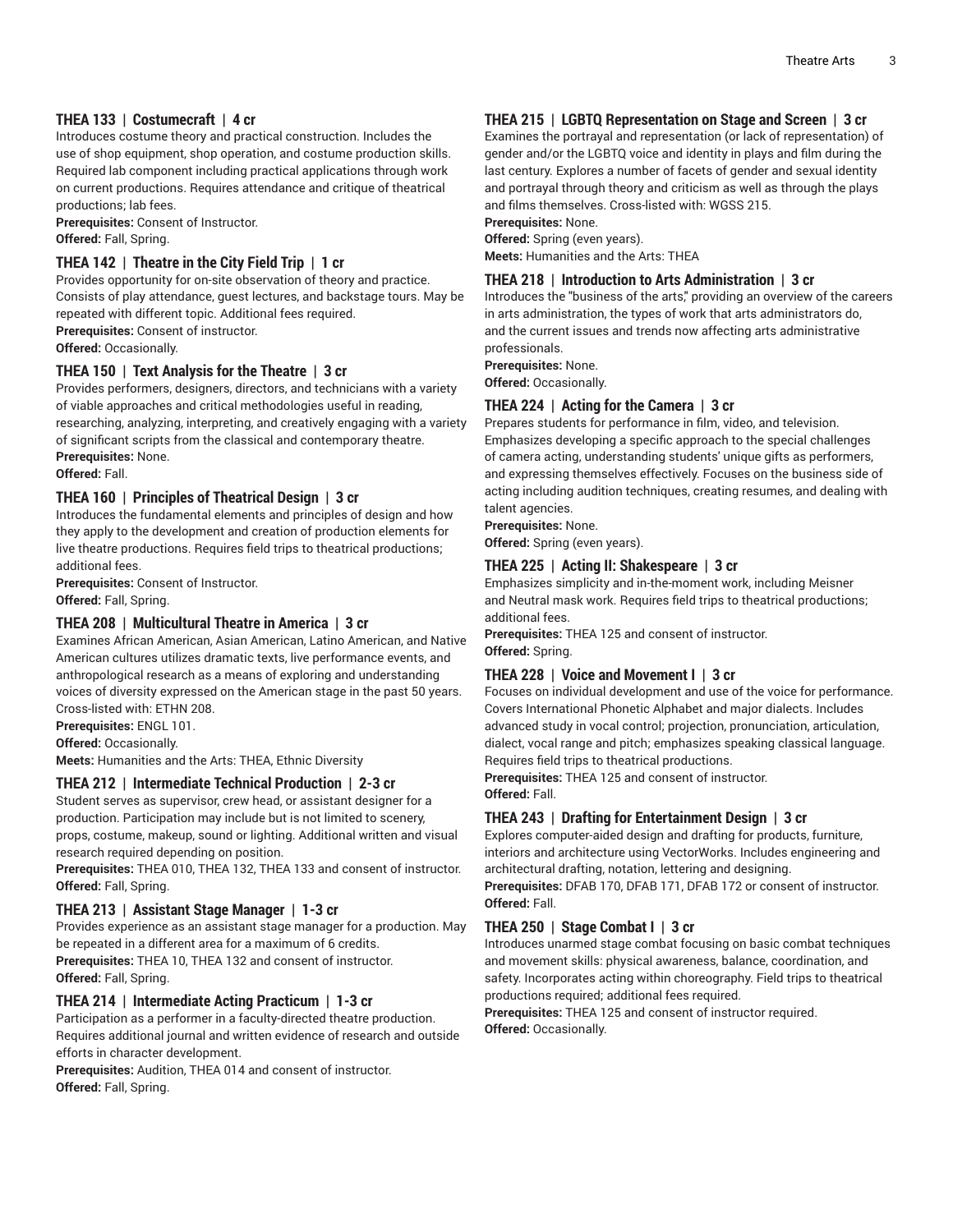#### **THEA 260 | Theatre Crafts | 3 cr**

Introduces the theories, methods, and processes of various types of costume crafts and stage props used in theatre. Includes basic furniture upholstery and finishing, fabric dyeing and manipulation, mask making and millinery. Requires field trips to theatrical productions; additional fees and materials.

**Prerequisites:** THEA 132, THEA 133, and consent of the instructor. **Offered:** Fall (even years).

#### **THEA 263 | Stage Management Workshop | 3 cr**

Provides opportunity to contribute to the production process as a stage manager focusing on organization, leadership and communication. **Prerequisites:** Instructor consent.

**Offered:** Occasionally.

#### **THEA 290 | Special Topics in Theatre Arts | 1-4 cr**

Examines selected topics in theatre arts; additional fees. Additional fees required. May repeat with different topic.

**Prerequisites:** None.

**Offered:** Occasionally.

#### **THEA 294 | Professional Theatre Internship | 1-6 cr**

This individualized program of study for freshmen and sophomores includes apprenticeships and internships at professional theatres, under the direct supervision of campus faculty and professional theatre staff. Consent of instructor and department chair. May repeat for a maximum of 6 credits.

**Prerequisites:** None.

#### **Offered:** Fall, Spring, Summer.

#### **THEA 299 | Independent Study | 1-5 cr**

Regularly available under the supervision of Theatre Arts faculty members, this course allows individual students at the freshmen and sophomore level to explore a variety of theatrical subjects and/or projects that are not regularly offered via Theatre Arts courses.

**Prerequisites:** Consent of Instructor and department chair required. **Offered:** Fall, Spring, Summer.

#### **THEA 310 | Directing I | 3 cr**

Examines the director's role in theatre production. Delves into the theoretical and practical principles and techniques of directing and play analysis. Requires field trips to theatrical productions; additional fees. **Prerequisites:** THEA 124 or 125; sophomore standing or higher, and consent of instructor.

**Offered:** Spring.

#### **THEA 312 | Production Design/Technology I | 1-5 cr**

Provides experience as designer or lead technician for a studio production. Includes but are not limited to design, scenery, props, costume, makeup, sound or lighting. Requires additional written and visual research depending on position. May be repeated for a maximum of 10 credits with only 6 in one area applied toward the major. **Prerequisites:** THEA 212 and consent of instructor. **Offered:** Fall, Spring.

#### **THEA 313 | Stage Manager | 3-5 cr**

Provides experience as stage manager for a production. May be repeated in a different area for a maximum of 10 credits.

**Prerequisites:** THEA 213 and consent of instructor required. **Offered:** Fall, Spring.

#### **THEA 314 | Advanced Acting Practicum | 1-3 cr**

Participation as a performer or a dramaturge. Requires additional journal and written evidence of research and outside efforts in character development. May repeat for a maximum of 6 credits.

**Prerequisites:** Audition, THEA 214 and consent of instructor required. **Offered:** Fall, Spring.

#### **THEA 315 | Styles of Acting | 3 cr**

An intensive investigation of a selected style of acting such as comedy, improvisation, physical acting, musical theatre performance, Shakespeare, etc. May repeat with different topic. Field trips to theatrical productions required; additional fees required.

**Prerequisites:** THEA 225 and consent of instructor. **Offered:** Occasionally.

#### **THEA 317 | Dramaturgy | 1-3 cr**

Student serves as dramaturg for a production. Additional written and visual research required. May repeat for max 6 credits. **Prerequisites:** Consent of instructor required. **Offered:** Fall, Spring.

#### **THEA 320 | Shakespeare | 3 cr**

Investigates the formal conventions of Shakespeare's work, stagecraft, the location of these works within their historical contexts, and the critical and reception histories of each play. Cross-listed with: ENGL 320. **Prerequisites:** ENGL 167, 266; or consent of instructor; or THEA 150. **Offered:** Fall, Spring.

#### **THEA 322 | Make-up II | 3 cr**

Covers intermediate principles and techniques of theatrical makeup, including airbrush and special effects. Requires field trips to theatrical productions; lab and additional fees.

**Prerequisites:** THEA 121 and consent of instructor. **Offered:** Occasionally.

#### **THEA 323 | Assistant Director | 3 cr**

Provides experience as assistant director. This position is an opportunity to study an individual's directorial process and learn more about the production process as a whole. Responsibilities vary from production to production and Director to Director. May be repeated for credit with a different production for a maximum of 6 credits. **Prerequisites:** THEA 10, THEA 132, THEA 150.

**Offered:** Fall, Spring.

#### **THEA 325 | Acting III: Scene Study | 3 cr**

Delves into intensive study and performance of scenes from modern and contemporary theatre. Emphasizes advanced character development, milieu study, and scene structure. Requires field trips to theatrical productions.

**Prerequisites:** THEA 225 and consent of instructor. **Offered:** Fall.

#### **THEA 328 | Voice and Movement II | 3 cr**

Centers on the development of physical awareness and articulation as well as building an understanding for a psychophysical approach to acting. Explores various exercises, techniques, and theories of movement training designed to improve an actor's awareness of impulse and expressiveness of ideas. Requires field trips to additional theatrical productions.

**Prerequisites:** THEA 228 and consent of instructor. **Offered:** Occasionally.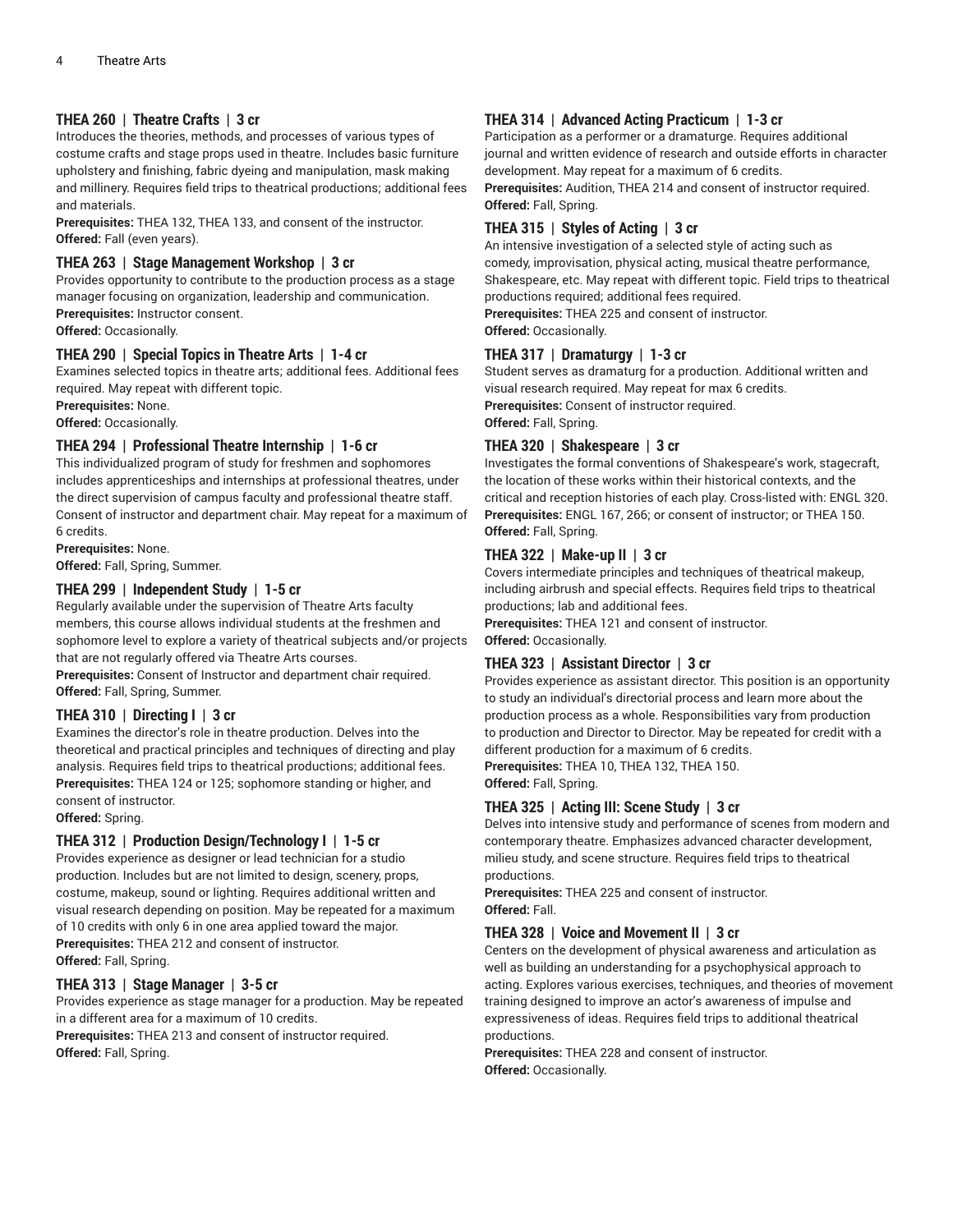#### **THEA 342 | Advanced Theatre in the City Field Trip | 1 cr**

Provides opportunity for on-site observation of theory and practice. Consists of play attendance, guest lectures, and backstage tours. May be

repeated with different content. Additional fees required. May repeat with different content. Additional fees required.

**Prerequisites:** Consent of instructor.

**Offered:** Occasionally.

#### **THEA 345 | Playwriting I | 3 cr**

Introduces writers to the process of creating monologues, scenes, plays and/or scripts for the live stage and screen in a workshop. Field trips to theatrical productions; additional fees required.

**Prerequisites:** ENGL 101 and consent of instructor.

**Offered:** Occasionally.

#### **THEA 350 | Stage Combat II | 3 cr**

Develops high speed, moment-to-moment acting, building heightened concentration, physical agility and stamina. Introduces specific weapons training. Requires field trips to theatrical productions; additional fees. **Prerequisites:** THEA 250, consent of instructor.

**Offered:** Occasionally.

#### **THEA 355 | Theatre History and Literature to 1660 | 3 cr**

Examines key milestones in theatre history and literature from the origins of theatre to 1660. Includes primary and secondary historical sources that reveal the context for theatrical productions in a variety of cultures and periods.

**Prerequisites:** ENGL 101, THEA 150 or consent of instructor. **Offered:** Spring (even years).

#### **THEA 356 | Theatre History and Literature from 1660-1915 | 3 cr**

Provides a comprehensive overview of key milestones in theatre history and literature from 1660 to 1915, including a study of primary and secondary historical sources that reveal the context for theatrical productions in a variety of cultures and periods.

**Prerequisites:** ENGL 101, THEA 150, or consent of instructor. **Offered:** Fall (even years).

#### **THEA 357 | Theatre History and Literature from 1915 to Today | 3 cr**

Provides a comprehensive overview of key milestones in theatre history and literature from 1915 to today, including primary and secondary historical sources that reveal the context for theatrical productions in a variety of cultures and periods.

**Prerequisites:** ENGL 101, THEA 150 or consent of instructor. **Offered:** Spring (odd years).

#### **THEA 362 | Problems in Lighting Design | 3 cr**

Intermediate instruction in lighting design. Practical application of lighting theory is stressed. Includes hand and CAD drafting and special applications of lighting for theoretical and practical exercises and work on current productions. Field trips to theatrical productions required, additional fees required.

**Prerequisites:** THEA 262 and consent of instructor. **Offered:** Spring (odd years).

#### **THEA 363 | Lighting and Projection Design I | 3 cr**

Explores the fundamentals of the artistry, methods, and function of lighting and sound design for stage production. Focuses on terminology, safe practices, current technology, design processes and production practices. Requires field trips to theatrical productions; additional fees. **Prerequisites:** THEA 132, 160; or consent of instructor. **Offered:** Spring (odd years).

#### **THEA 373 | Scenic Design I | 3 cr**

Explores Scenic Design for the theatre from concept to graphic representation, including research, analysis, sketching, CAD drafting, rendering, and model making. Field trips to theatrical productions; additional fees required.

**Prerequisites:** THEA 132 and consent of instructor. **Offered:** Fall (odd years).

#### **THEA 380 | Scene Painting I | 3 cr**

Enhances knowledge and skills in scenic artistry including the role of the scenic artist. Covers types of paint and applicators, color theory and mixing, drop creation and many scenic painting and faux finishing techniques. Requires additional fees.

**Prerequisites:** THEA 132 and consent of instructor. **Offered:** Spring (even years).

#### **THEA 383 | Costume Design I | 3 cr**

Examines the costume design process including theory, historical research and rendering styles. Field trips to theatrical productions required; lab and additional fees required.

**Prerequisites:** THEA 133 and consent of instructor.

**Offered:** Fall (even years).

#### **THEA 385 | Portfolio Development | 3 cr**

Focuses on the professional development of visual performance material, resumes, websites, and portfolios. Helps the student develop and produce a professional presentation of their body of artistic work through digital and physical portfolios.

**Prerequisites:** THEA 295 and consent of instructor.

#### **Offered:** Occasionally.

#### **THEA 386 | Audition Techniques | 3 cr**

Focuses on the techniques actors must use when auditioning for casting directors in the professional theatre. Includes cold readings, monologue work, resume formatting, and interview techniques.

**Prerequisites:** THEA 124 or THEA 125; THEA 295; or consent of instructor. **Offered:** Spring (odd years).

#### **THEA 390 | Special Topics in Theatre Arts | 1-4 cr**

Selected topics in theatre will be examined. Field trips to theatrical productions required; additional fees required. May repeat with different topic.

**Prerequisites:** Consent of instructor. **Offered:** Occasionally.

#### **THEA 410 | Directing II | 3 cr**

Builds upon the basic principles of stage direction explored in THEA 310 and provides students with the opportunity to select, research, interpret, stage, and present a wide range of scenes from a variety of theatrical genres and styles. Requires field trips to theatrical productions. **Prerequisites:** THEA 310 and consent of instructor. **Offered:** Fall.

#### **THEA 412 | Production Design/Technology II | 1-5 cr**

Provides experience as designer or lead technician for a main-stage production. Includes but are not limited to design, scenery, props, costume, makeup, sound or lighting. Requires additional written and visual research required depending on position. May be repeated for a maximum of 10 credits with only 6 in one area applied toward the major. May repeat for a maximum of 10 credits; only 6 in one area apply toward the major.

**Prerequisites:** THEA 312 and consent of instructor. **Offered:** Fall, Spring.